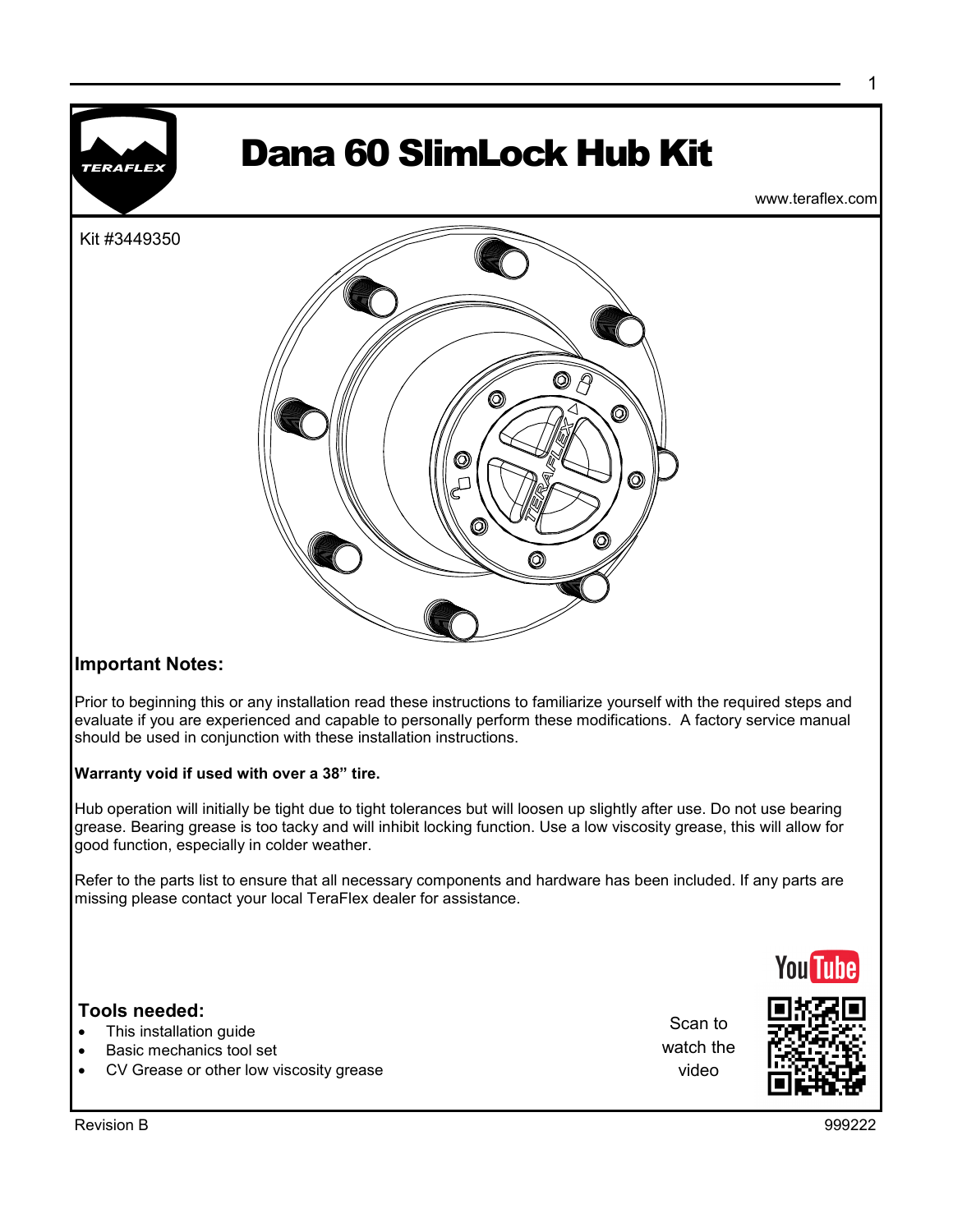|                         |             | www.teraflex.com                           |                |   |
|-------------------------|-------------|--------------------------------------------|----------------|---|
| <b>XX</b><br>2<br>12    | 11<br>13    | 9<br>14<br>8<br>15<br>$10$<br>6<br>4       | 5              | 7 |
| Parts List              |             |                                            |                |   |
| Item Number             | Part Number | Description                                | Quantity       |   |
| $\mathbf 1$             | 832         | Bolt #8-32 x .75" Black Socket Head        | 16             |   |
| $\overline{2}$          | 449338      | Copper Washer                              | $16\,$         |   |
| 3                       | 449349      | Spring                                     | $\overline{2}$ |   |
| $\overline{\mathbf{4}}$ | 449384      | Spacer                                     | $\overline{2}$ |   |
| 5                       | 449347      | <b>Bushing</b>                             | $\overline{2}$ |   |
| 6                       | 449346      | Inner Spline (Engages Axle Shaft)          | $\mathbf{2}$   |   |
| $\boldsymbol{7}$        | 449345      | Outer Spline (Engages Hub)                 | $\overline{2}$ |   |
| $\bf 8$                 | 449344      | Disengagement Ring                         | $\overline{2}$ |   |
| $9\,$                   | 449343      | Hub O-Ring                                 | $\overline{2}$ |   |
| $10\,$                  | 449341      | <b>Bolt Ring</b>                           | $\overline{2}$ |   |
| $11\,$                  | 449340      | Dial O-Ring                                | $\overline{2}$ |   |
| $12\,$                  | 449339      | Bezel                                      | $\mathbf{2}$   |   |
| $13\,$                  | 449337      | Dial                                       | $\overline{2}$ |   |
| $14\,$                  | 449342      | Hub Retaining Ring, Smalley WH-375         | $\mathbf{2}$   |   |
| 15                      | 449336      | Axle Shaft Retaining Ring, Smalley WSM-150 | $\overline{2}$ |   |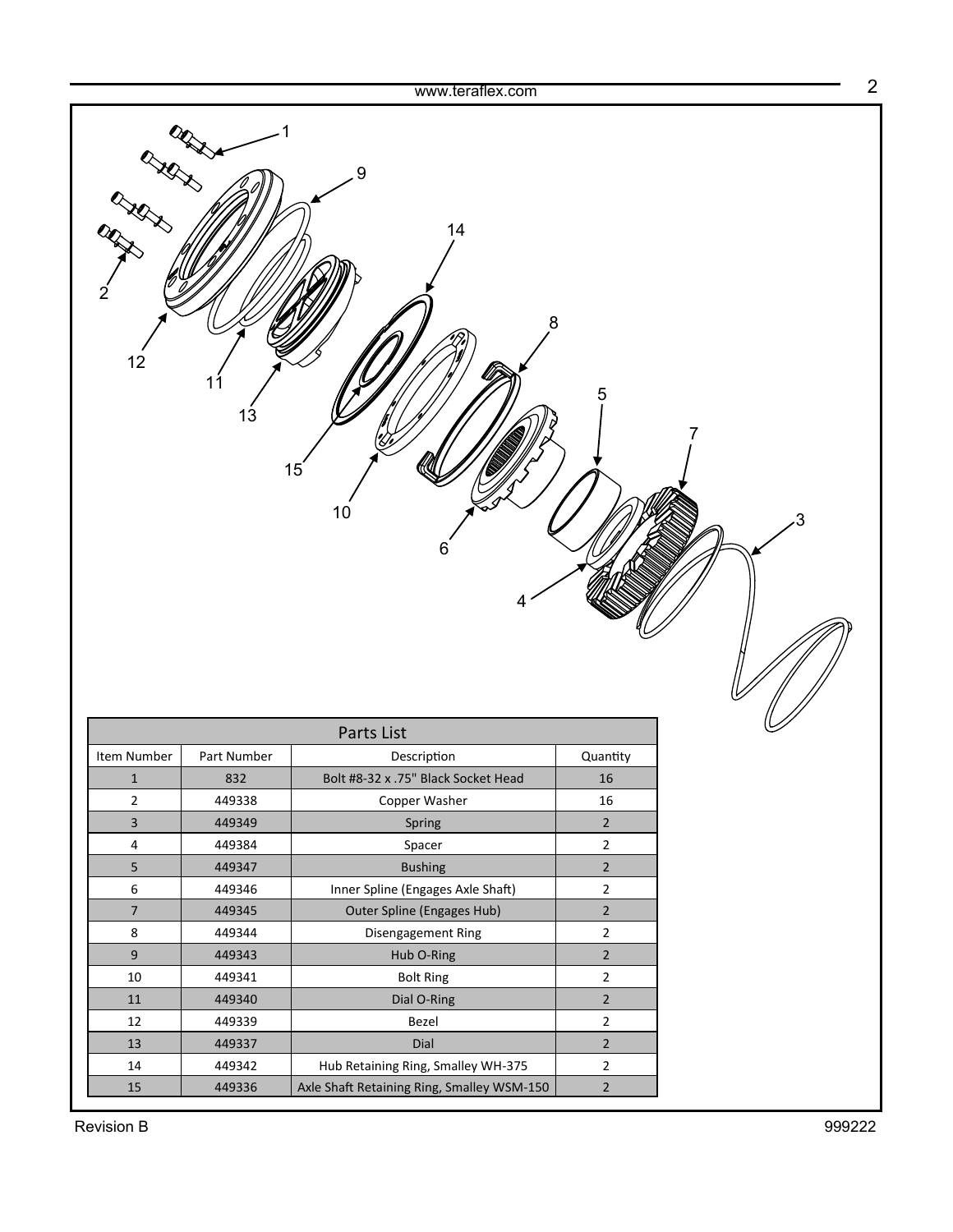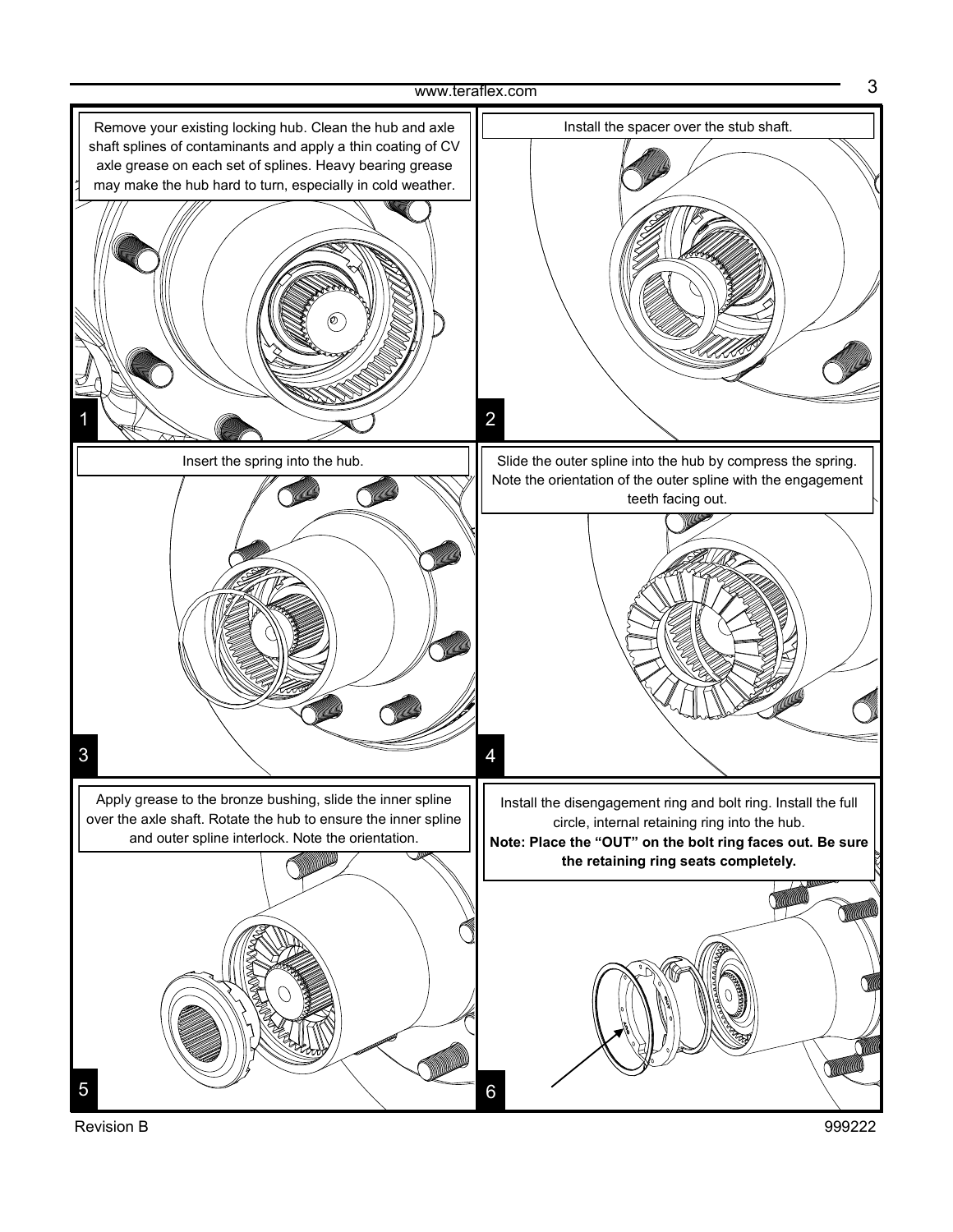